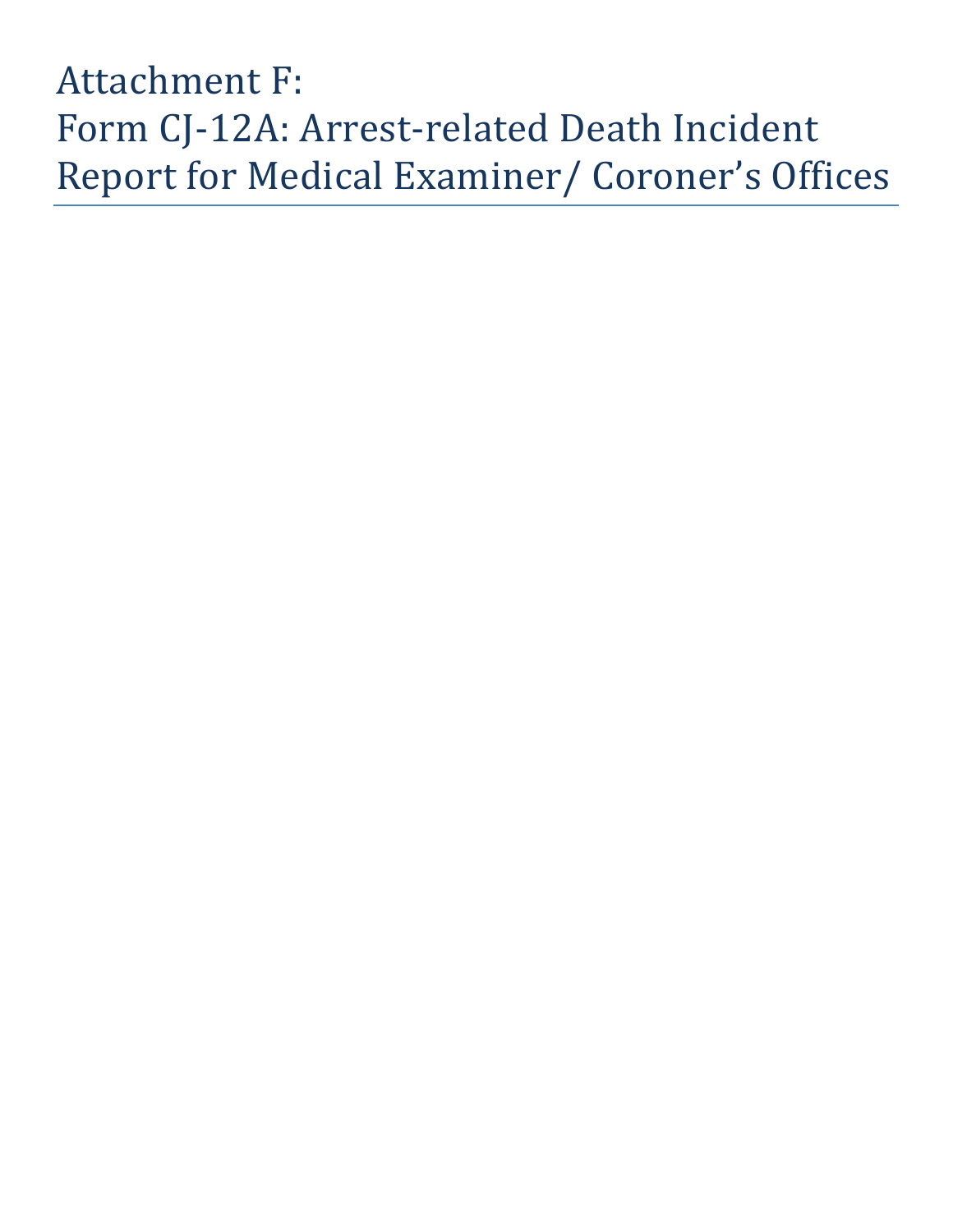## **Arrest-related Deaths Program—2015 Pilot Study**

The Death in Custody Reporting Act (DICRA) of 2013 (P.L. 113-242) requires any state receiving funds from the Department of Justice to report information on a quarterly basis regarding the death of any person who is detained, under arrest, or in the process of being arrested, en route to be incarcerated, or incarcerated.

In response to these reporting requirements, BJS is conducting a pilot study to determine the most efficient and comprehensive means of identifying arrest-delated deaths and collecting information about individuals who die in the custody of law enforcement and the circumstances surrounding those deaths. Through review of open sources, including news outlets, official agency documents, and other publicly-available information, BJS has compiled a preliminary list of arrest-related deaths that occurred between June 1 and August 31, 2015.

BJS is now conducting a survey of law enforcement agencies and medical examiner/ coroner's offices with jurisdiction in one or more of the deaths identified through open source review. The survey is designed to (1) confirm whether the incident meets the definition of an arrest-related death and other inclusionary criteria, (2) identify any additional arrestrelated deaths that BJS did not identify during its open source review, and (3) for all identified arrest-related deaths, collect additional information about the decedent and the circumstances surrounding the incident.

For the purposes of the ARD program, a death is "arrest-related" when the event causing the death (e.g., gunshot wound, self-inflicted injury, cardiac arrest, fall from a height, drowning, etc.) occurs during an interaction with state or local law enforcement personnel. Please exclude any deaths that occurred while the decedent was incarcerated in a jail or prison, or any deaths where the decedent was in the custody of federal or tribal law enforcement agencies.

Deaths reportable to the ARD program include:

- All **homicides due to legal intervention** or deaths attributed to **any use of force** by law enforcement personnel (e.g., officer-involved shootings, accidental deaths caused by weapons or tactics)
- All manners of death, including those resulting from homicides, suicides, natural causes, accidents, that occur while the decedent's freedom to leave is restricted by state or local law enforcement **prior to, during, or following an arrest,** including confinements in lockups or booking centers (i.e., facilities from which arrestees are usually transferred within 72 hours and not held beyond arraignment)
- Any death that occurs during an interaction with state or local law enforcement personnel during **response to medical or mental health assistance** (e.g., response to suicidal persons)

Form CJ-12, *Arrest-Related Deaths Quarterly Summary*, identifies each arrest-related death occurring in your jurisdiction from June 1, 2015 through August 31, 2015. Form CJ-12A, *Arrest-Related Death Incident Report*, collects information on decedent characteristics and circumstances surrounding the death for each arrest-related death identified on Form CJ-12*, Arrest-Related Deaths Quarterly Summary*.

If you have any questions about this form or the Arrest-related Deaths Program – 2015 Pilot Study, please contact:

| <b>Michael Planty</b>               | OR | <b>Duren Banks</b>       |
|-------------------------------------|----|--------------------------|
| Victimization Unit Chief            |    | ARD Program Manager      |
| <b>Bureau of Justice Statistics</b> |    | <b>RTI International</b> |
| (202) 514-9746                      |    | (919) 541-8026           |
| Michael.Planty@usdoj.gov            |    | durenbanks@rti.org       |